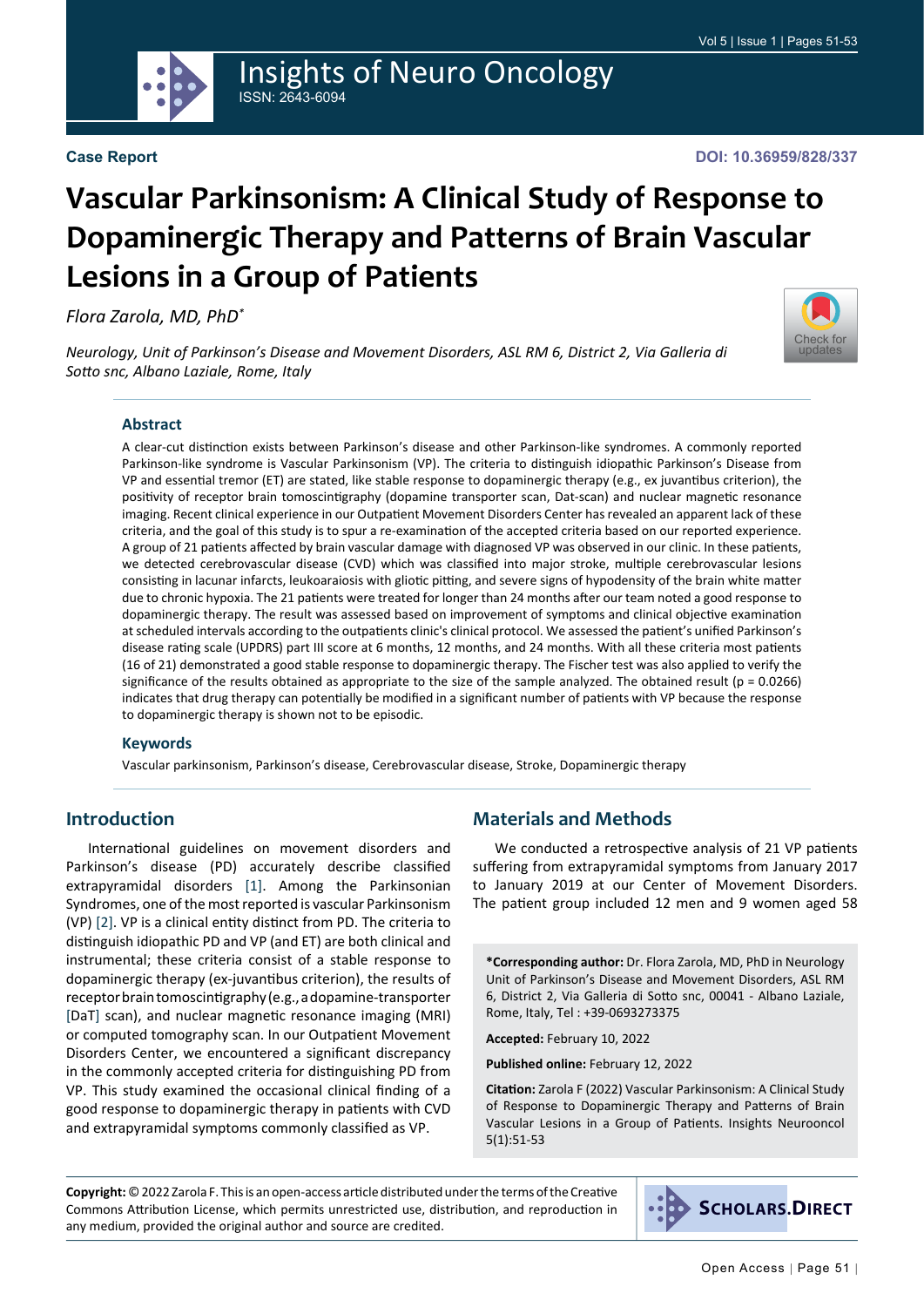| Patients responder to DA<br>therapy | Patients not responder to DA<br>therapy |
|-------------------------------------|-----------------------------------------|
| 16                                  | 5                                       |
| Two-tailed: $p = 0.0266^*$          |                                         |
| One-tailed: $p = 0.0133^*$          |                                         |

<span id="page-1-0"></span>

|  | Table 1: Fisher exact test. |  |
|--|-----------------------------|--|
|  |                             |  |

\*Significant at p < 0.05. DA = dopaminergic

to 93 years (mean age: 78 years). Patients were diagnosed with VP according to current clinical criteria as follows: onset of symptoms after acute cerebrovascular events (5 patients); nonlateralized onset of tremor/stiffness; the presence of the clinical syndromic scenario known as lower body parkinsonism (7 patients); in 4 other cases of acute onset after stroke, lateralized extrapyramidal symptoms coherent with the side localization of cerebral/cerebellar stroke were releved. Moreover, in 5 patients with prevalent tremor, a lower incidence of hypomimia was generally noted. Cerebrovascular disease (CVD) was classified as follows: Major stroke (ischemic or hemorrhagic); leukoaraiosis with diffuse gliotic spotting; ischemic injury load with multiple sub centimetric areas of altered signal intensity (minor stroke) in the subcortical white matter at the junctional site, with a bilateral or unilateral distribution including in some cases the basal ganglia, mesencephalic and pontine sites. In several cases, the CT/MRI scan revealed areas of tissue necrosis on an ischemic cerebrovascular basis, which were likely from previous lacunar infarcts. In patients with a sudden onset of mostly lateral Parkinsonian symptoms, the most evident pattern of vascular damage was ischemic or hemorrhagic stroke followed by acute or subacute onset hemi-Parkinson, coherent with the side of the stroke. Moreover the development of CVD in the group of patients could be represented into two main descriptions: A "silent" mode with clinically "mute" lesions that rose over time to configure the pattern of multiple lesions running asymptomatic until the onset of the parkinsonian's symptoms and sudden onset with the cerebrovascular accident immediately preceding the parkinsonian's symptoms (acute or sub-acute VP onset). All patients provided written informed consent to administration of rotigotine and levodopa as dopaminergic therapy. The effectiveness of dopaminergic therapy was evaluated by means of patients subjective ameliorating perception and of clinical objective examination after the first month. These were detected from the anamnestic report and from the clinical evaluation carried out with the patient's unified Parkinson's disease rating scale (UPDRS) part III obtained from the analysis of medical records collected in a computerized system. We assessed UPDRS part III score at six months, 12 months, and 24 months and beyond. The Fisher's exact test was apllied to determine the appropriate size of the sample. The p < 0.05 was considered to be statistically significant.

## **Results**

Most patients (16 of 21) demonstrated a significant response to dopaminergic therapy, as evidenced by anamnestic report of improved daily tremor and/or reduced stiffness. Most important, the mean values of UPDRS part III

Zarola. Insights Neurooncol 2022, 5(1):51-53 Open Access | Page 52 |

in 16 out of 21 patients calculated at 6, 12 and at 24 months were respectively 35, 25, 18, therefore showing on average a good response to dopaminergic therapy with improved motor scores. The results obtained from the statistical analysis ([Table 1\)](#page-1-0) demonstrate a significant response to dopaminergic therapy in the patient population (Fisher Test:  $p = 0.0266$ ). These results show a level of efficacy of dopaminergic therapy not coherent with a random model.

#### **Discussion**

Most patients of the studied group showed clinical improvement with dopaminergic therapy even though the tests traditionally used to confirm the diagnosis of Parkinson's disease (PD) (e.g., DaT scan) were not demonstrative for PD diagnosis. Indeed the opposite situation can be observed in some cases: Sometimes patients with positive DaT scan do not respond well to dopaminergic therapy [\[3](#page-2-2)]. However, in clinical practice patients affected by VP have a good response to dopaminergic therapy in contrast with the above described phenomenon regarding patients with positive DaT scans who do not respond to dopaminergic drugs [\[4](#page-2-3),[5\]](#page-2-4). This justifies the broader use of dopaminergic therapy outside of routine clinical use (i.e., with dosages similar to those used in PD therapy) [[6\]](#page-2-5). Low doses of levodopa or dopamine-agonists are sometimes used to treat VP [[7\]](#page-2-6). A good response to dopaminergic therapy in patients who developed extrapyramidal symptoms after brain strokes have been noted previously [[2](#page-2-1)[,8](#page-2-7)]. The above reported experience gained on a large number of patients in the movement disorder clinic suggests that dopaminergic therapy can be used more extensively on patients who showed several patterns of brain vascular damage with the next onset of extrapyramidal symptons similar to PD. Our clinical experience has shown that patients stabilized and benefited from this therapy, with improvements lasting over two years. On the other hand significant comorbidity of CVD has been statistically demonstrated in patients with PD [\[1](#page-2-0),[2\]](#page-2-1). Therefore, there might exist a pathogenetic linkage between ischemic damage and the presence of extrapyramidal symptoms typically attributed to the original PD [[9\]](#page-2-8). This suggests that acute or chronic, focal or diffuse hypoxia may play an essential role in the presynaptic damage of the nigrostriatal circuit. Moreover, vascular lesions can occur in sites independent of the side affected by the extrapyramidal symptoms in the VP patients [\[10](#page-2-9)], sometimes or often distant from the basal ganglia involved in the dopaminergic pathway (i.e. at cortical or subcortical level) [\[11](#page-2-10)]. This could explain the poor correlation often observed between the distribution pattern of vascular lesions and the clinical manifestation of extrapyramidal symptoms. In other cases a major stroke can directly involve the dopaminergic circuit like the deep arterial branches ischaemias or in some cases cerebellar strokes [[12\]](#page-2-11). Therefore on the basis of these considerations it is not still possible to derive a univocal criterion for using the distribution pattern of vascular lesions as a predictive model for the onset of VP nor for the efficacy of the response to dopaminergic therapy. Therefore, extrapyramidal symptoms in CVD are not fully explained by the anatomical location of vascular lesions and damage to the nigrostriatal pathway. Biochemical parameters may be acting at a level that is not